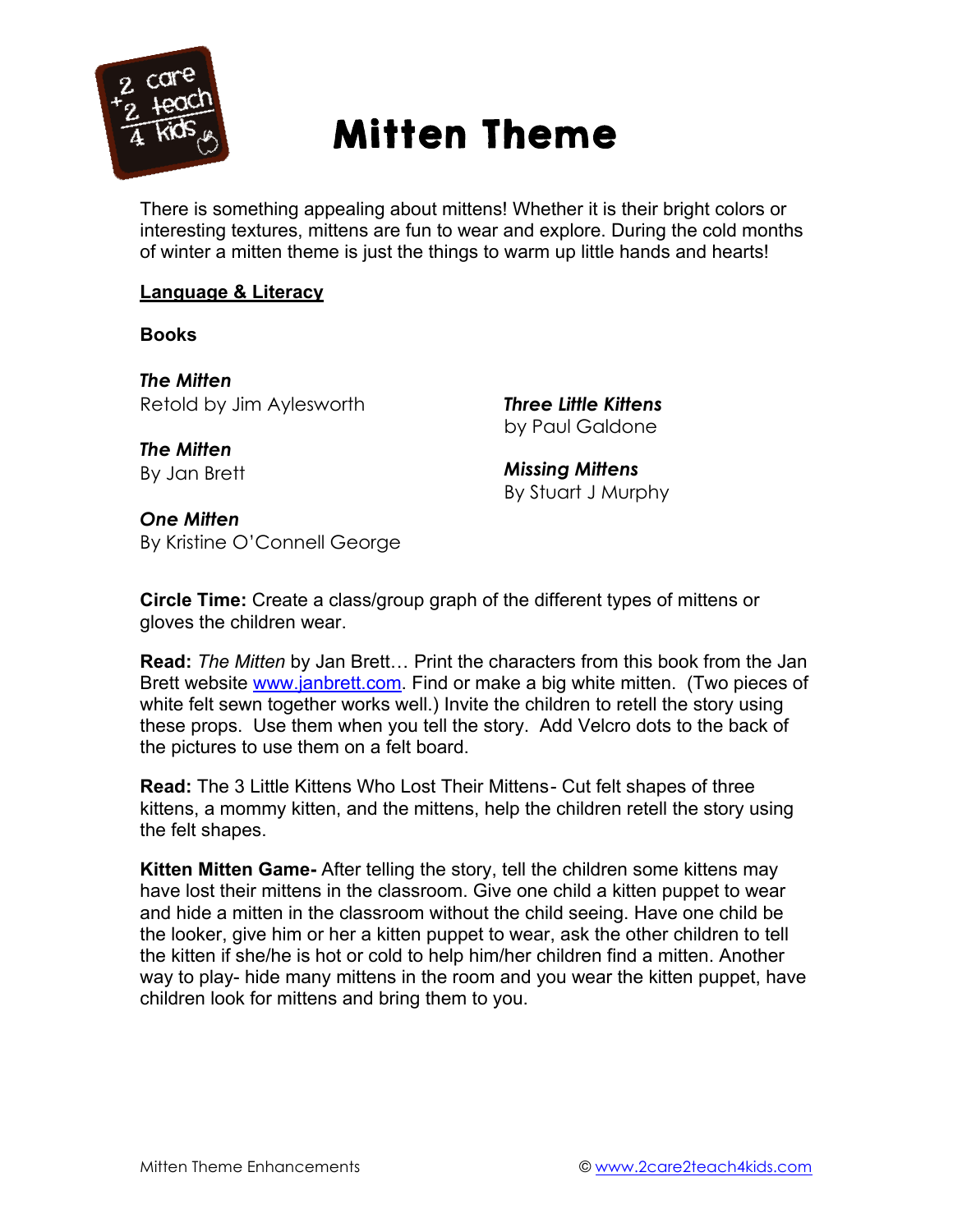# **Songs, Poems, & Finger-plays**

(Try this poem with the kids, have 10 mittens cut from construction paper to use with it, toss mittens on the floor as you recite the poem.)

# **Mittens**

1 mitten 2 mittens 3 mittens 4 How many mittens are on the floor? 5 mittens 6 mittens 7 mittens 8 Now we need to lay them straight 9 mittens 10 mittens Oh lets see Just how many there will be. (Count them with the children. See if they can figure out how many "pairs" of mittens that equals.)

Copy the poem on chart paper, point to the words as you read the poem with the children. Add interest to the activity by wearing a funny mitten on your hand or using a pointer with a mitten on the end of it!

# **Activities**

## **Math & Number Concepts**

**Mitten Match/Sort:** Print two copies of the **Mitten Match Cards** from the **Theme Enhancements Page** to create a matching game.

**Mitten Clothes Line:** Tie a string across two chairs, and provide clothes pins and mittens you have made from construction paper, encourage the children to clip then on to the clothes line in different patterns, or label the mittens with numbers or the alphabet and see if the children can hang them in the correct order.

# **Art**

**Decorate a mitten!** Provide children with a large cut out of a mitten from a strong paper or card stock. Have a variety of art materials for them to use like sequins, rickrack, pom-poms, and more. Let the children glue on whatever they would like or decorate however they wish to make their very own one-of-a-kind mitten. Hang the finished mittens on a classroom mitten tree!